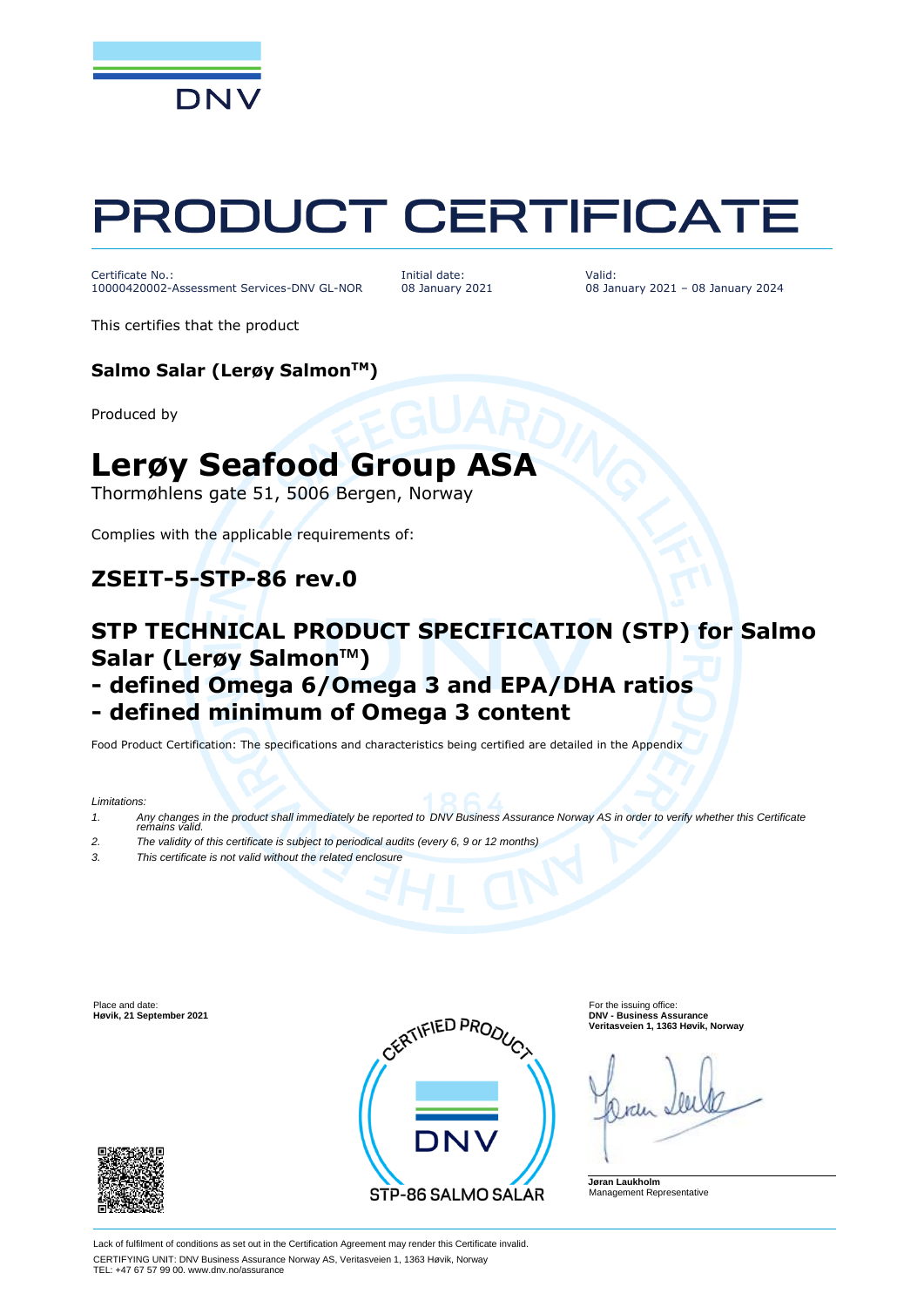

## **Appendix to Certificate**

**Food Product Certification (based on the surveillance of both the production and the quality system, as well as on type testing and/or type inspection carried out on samples of the product taken from the point of production and having the characteristics established in the related Technical Product Specification).**

#### **Characteristics being certified:**

- food chain traceability from hatching to packed product.
- Salmo Salar and the raw material in feed are produced after specific requirements related to sustainability and traceability.

| <b>Name</b>                         | <b>Address</b>                                           | <b>Packing code</b> |  |
|-------------------------------------|----------------------------------------------------------|---------------------|--|
| Lerøy Aurora AS                     | c/o Kystens Hus<br>Stortorget 1<br>9008 Tromsø<br>Norway | T 126<br>F 55       |  |
| Lerøy Midt AS                       | Industriparkveien 31<br>7246 Sandstad<br>Norway          | ST 337              |  |
| Lerøy Vest AS & Sjøtroll Havbruk AS | Skipavika 54<br>5397 Bekkjarvik<br>Norway                | H 107               |  |
| and the state of the control of the |                                                          |                     |  |

#### **Regions and packing codes included in the certification are as follows:**

| <b>Address</b>                                                                                                         | <b>Packing code</b>                              |
|------------------------------------------------------------------------------------------------------------------------|--------------------------------------------------|
| Rodé Vis B.V. Schulpengat 10, 8321                                                                                     | EU 217673 NL                                     |
|                                                                                                                        |                                                  |
| <b>Netherlands</b>                                                                                                     |                                                  |
| Rodé Vis B.V. Schulpengat 10, 8321                                                                                     | <b>EU 6042 NL</b>                                |
| WC Urk, Netherland                                                                                                     |                                                  |
| Westwal 10, 8321 WB Urk,                                                                                               |                                                  |
| Netherlands                                                                                                            |                                                  |
| Rodé Vis B.V. Schulpengat 10, 8321<br>WC Urk, Netherland,<br>Rodé Vis B.V. Schulpengat 10, 8321<br>WC Urk, Netherlands | EG 6602 NL                                       |
|                                                                                                                        | WC Urk, Netherland<br>Het Scheer 4, 8321 MS Urk, |

Lack of fulfilment of conditions as set out in the Certification Agreement may render this Certificate invalid. CERTIFYING UNIT: DNV Business Assurance Norway AS, Veritasveien 1, 1363 Høvik, Norway TEL: +47 67 57 99 00. www.dnv.no/assurance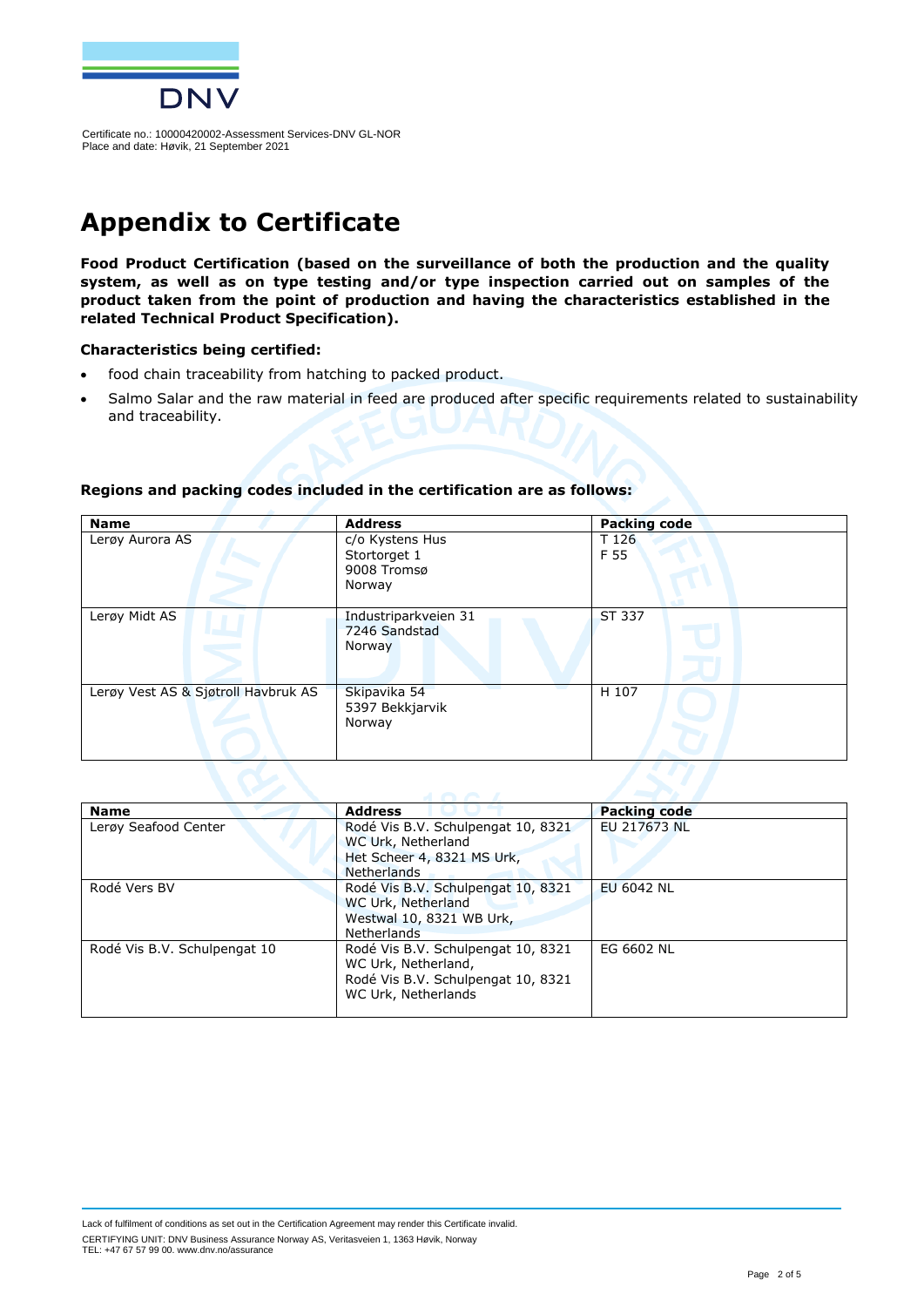

## **Table 1.**  Specification for Salmo Salar, Feed

When required - sampling will be in accordance with EC no 333/2007 and EC no 644/2017.

| Feed           |                                                                         |                                                                                                                                                                                                                |                                                                                                                                                                                                                                                                                                                                                                                                                                                                                                                                                          |
|----------------|-------------------------------------------------------------------------|----------------------------------------------------------------------------------------------------------------------------------------------------------------------------------------------------------------|----------------------------------------------------------------------------------------------------------------------------------------------------------------------------------------------------------------------------------------------------------------------------------------------------------------------------------------------------------------------------------------------------------------------------------------------------------------------------------------------------------------------------------------------------------|
|                | Parameter / Subject                                                     | Demand                                                                                                                                                                                                         | Verification                                                                                                                                                                                                                                                                                                                                                                                                                                                                                                                                             |
| 1              | Quantity of Omega 3                                                     | >10 % of the fatty acids                                                                                                                                                                                       | Prescription control, analysis of fatty acid                                                                                                                                                                                                                                                                                                                                                                                                                                                                                                             |
| $\overline{2}$ | Quantity of Omega 6                                                     | < 9 % of the fatty acids                                                                                                                                                                                       | profile in feed.                                                                                                                                                                                                                                                                                                                                                                                                                                                                                                                                         |
| 3              | Relation between Omega 6:3                                              | $<$ 1 from 1+ kg fish                                                                                                                                                                                          | Nofima BioLab AO CS CE 1B 89                                                                                                                                                                                                                                                                                                                                                                                                                                                                                                                             |
| 4              | Quantity of EPA + DHA                                                   | Minimum 7.5 % of the fatty acids<br>from 1+kg fish                                                                                                                                                             |                                                                                                                                                                                                                                                                                                                                                                                                                                                                                                                                                          |
| 5              | Quantity of dioxins and PCBs                                            | Dioxins max 1.75ng/kg WHO TEF<br>Cadmium max 1mg g/kg<br>Lead max 5.0 mg/kg<br>Mercury max 0.2mg/kg                                                                                                            | Dioxins prescription control, analysis of feed<br>HRMS Forschungsgesellschaft mbH<br>(Eurofins WEJ Contaminants)<br>Geierstr.1, D-22305 Hamburg, Germany.<br>Cadmium and Lead analysis of feed in NMKL<br>No 1611998 mod<br>Mercury Analysis of feed EN 162772012                                                                                                                                                                                                                                                                                        |
| 6              | <b>Quantity trimmings</b>                                               | Min 5 % of the marine raw<br>materials from 1+kg fish. The<br>principle of mass balance will be<br>used                                                                                                        | Report from BI for used fish species and raw<br>materials                                                                                                                                                                                                                                                                                                                                                                                                                                                                                                |
| 7              | Use of microalgaes                                                      | Yes                                                                                                                                                                                                            | Report from BI for use of raw material                                                                                                                                                                                                                                                                                                                                                                                                                                                                                                                   |
| $\overline{8}$ | Use of Etoxyquine in fishmeal<br>and fishoil during transport           | $\mathbf 0$                                                                                                                                                                                                    | Traceability for use of antioxidants in raw<br>material / Analysis of raw materials. Feed may<br>contain trace amounts of EQ as long as EQ is<br>added to the same production line for<br>commodity to other customers. Nofima BioLab<br><b>AOAC 96307</b>                                                                                                                                                                                                                                                                                               |
| 9              | Use of antibiotics                                                      | 0                                                                                                                                                                                                              | Traceability reports for different feed types<br>used                                                                                                                                                                                                                                                                                                                                                                                                                                                                                                    |
| 10             | Use of cantaxantine                                                     | 0                                                                                                                                                                                                              | Report from BI on used pigment source                                                                                                                                                                                                                                                                                                                                                                                                                                                                                                                    |
| 11             | Use of salmon oil                                                       | 0                                                                                                                                                                                                              | Report from BI on used fish species and raw<br>material                                                                                                                                                                                                                                                                                                                                                                                                                                                                                                  |
| 12             | Use of raw materials based on<br>GMO over 0.9 %                         | 0.9 % for vegetable raw materials.<br>Aminoacids and other additives<br>may be produced using genetically<br>modified microorganisms, but are<br>not defined as GMOs according to<br>EU/ Norwegian regulations | Combination traceability analysis of used raw<br>materials that potentially contains genetically<br>modified raw materials<br>Feed manufacturer uses PCR analysis of raw<br>materials containing enough DNA / protein to<br>allow such analysis to be performed on<br>material. For other raw materials traceability is<br>required back to the area where the plant is<br>grown. For risk products, certification such as<br>ProTerra of the raw material is required. PCR<br>analysis of the feed is unlikely to verify GM<br>status of raw materials. |
| 13             | Use of chitin inhibitators                                              | 0                                                                                                                                                                                                              | Traceability reports for different lice treatments<br>used                                                                                                                                                                                                                                                                                                                                                                                                                                                                                               |
| 14             | Use of Protein Feed Materials<br>of Mammalian or Avian origin<br>(PAPs) | $\mathbf 0$                                                                                                                                                                                                    | Traceability of used raw materials. Feed<br>manufacturer performs microscopy analyses of<br>raw materials that potentially contain PAPs.<br>Plant Directorate in Denmark/ Eurofins / Al<br>Control Stjørdal (Labnett)                                                                                                                                                                                                                                                                                                                                    |
| 15             | Max kg CO <sub>2</sub> e/kg feed<br>produced                            | 2.0 kg CO <sub>2</sub> e/kg produced                                                                                                                                                                           | <b>LCA</b> analysis                                                                                                                                                                                                                                                                                                                                                                                                                                                                                                                                      |

Lack of fulfilment of conditions as set out in the Certification Agreement may render this Certificate invalid. CERTIFYING UNIT: DNV Business Assurance Norway AS, Veritasveien 1, 1363 Høvik, Norway TEL: +47 67 57 99 00. www.dnv.no/assurance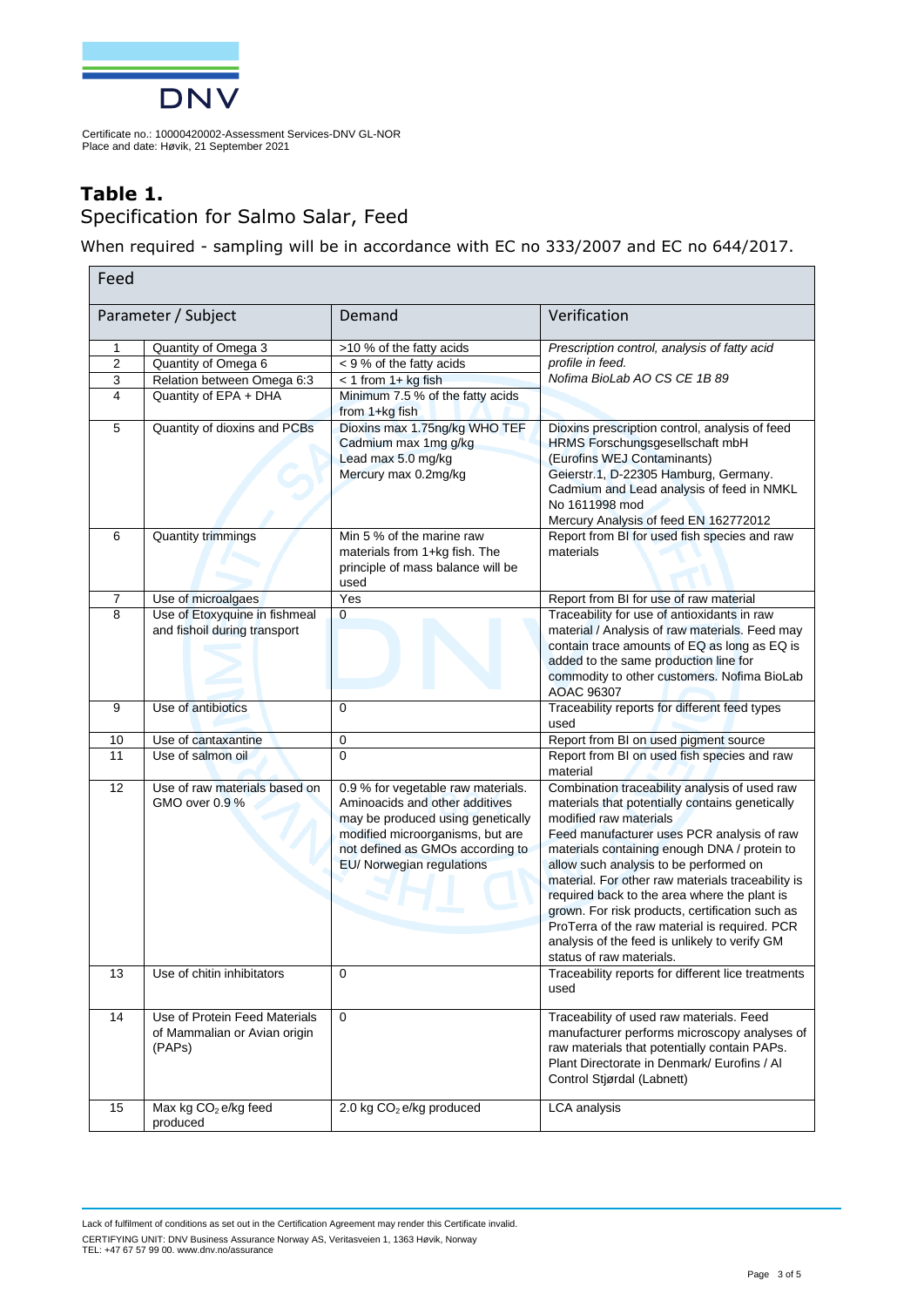

## **Table 2.**

Specification for Salmo Salar, Fish Farming, the traceability is according to ISO 22005:2007

| <b>Fish Farming</b> |                                                                   |                                                  |                                                    |  |
|---------------------|-------------------------------------------------------------------|--------------------------------------------------|----------------------------------------------------|--|
| Parameter / Subject |                                                                   | Demand                                           | Verification                                       |  |
| 16                  | Max Carbone footprint per kg fish produced<br>scope $1 +$ scope 2 | $< 0.2$ tons CO <sub>2</sub> e/tons gross growth | Audits, registration system                        |  |
| 17                  | Traceability of Lerøy Salmon in Fich Track                        | Yes                                              | Audits, registration system                        |  |
| 18                  | Traceability of raw materials in fish feed                        | Yes                                              | Audits, registration system                        |  |
| 19                  | FIFO, Max Fish in/Fish out per kg fish<br>produced                | $\leq$ 2                                         | <b>Measurements</b>                                |  |
| 20                  | Escapes                                                           | 0 per location                                   | Audits, registration system                        |  |
| 21                  | Survival, rolling 12 months                                       | >94%                                             | Audits, registration system                        |  |
| 22                  | Average sexually mature sealice per salmon                        | >0.2                                             | Audits, registration system                        |  |
| 23                  | Average environmental status per locality                         | Max 1.5                                          | <b>MOM B analysis made</b><br>by 3. part companies |  |

### **Table 3.**

#### Specification for Salmo Salar, end product **Parameter 24,25 and 26 is verified by analysis from NIFES,**

-Høy,C.E.; Hølmer,G. (1981) Incorporation of cis-Octadecenoic Acids into the Rat Liver Mitochondrial Membrane Phospholipids and Adipose Tissue Triglycerides. Lipids 16: 102-108.

-Lie, Ø. and Lambertsen, G., 1991. Fatty acid composition of glycerophospholipids in seven tissues of cod (Gadus morhua), determined by combined high-performance liquid chromatography and gas chromatography. J. Chromatogr. 1991 Apr 19, 565, 119-129. Accredited method.

| End product |                                             |                    |                                    |  |
|-------------|---------------------------------------------|--------------------|------------------------------------|--|
|             | Parameter / Subject                         | Demand             | Verification                       |  |
| 24          | Quantity of EPA + DHA in fish meat          | > 1 g / 100 g      |                                    |  |
| 25          | Quantity of Omega 3 in fish meat            | $> 2.9$ g pr 100 g | Analysis NQC GC-FID                |  |
| 26          | Relation between Omega 6:3 in fish meat     | < 1                |                                    |  |
| 27          | Quantity of dioxins and PCBs in fish meat.  | $< 0.5$ ng/kg      | Analysis NQC GC-MS                 |  |
|             | Sum PCDD /F (WHO 17) + PCB (WHO 12) Lower b |                    |                                    |  |
| 28          | Quantity of Arsenic in fish meat            | $< 1.0$ mg/kg      |                                    |  |
| 29          | Quantity of Lead in fish meat               | $< 0.1$ mg/kg      | Analysis NQC EN 15763:2009         |  |
| 30          | Quantity of Copper in fish meat             | $< 0.5$ mg/kg      | Analysis NQC DIN EN ISO 11885, mod |  |
| 31          | Quantity of Mercury in fish meat            | $< 0.02$ mg/kg     | Analysis NQC §64 LFGB L00.00-19/4  |  |
| 32          | Quantity of Cadmium in fish meat            | $< 0.1$ mg/kg      | EN 15763:2009                      |  |